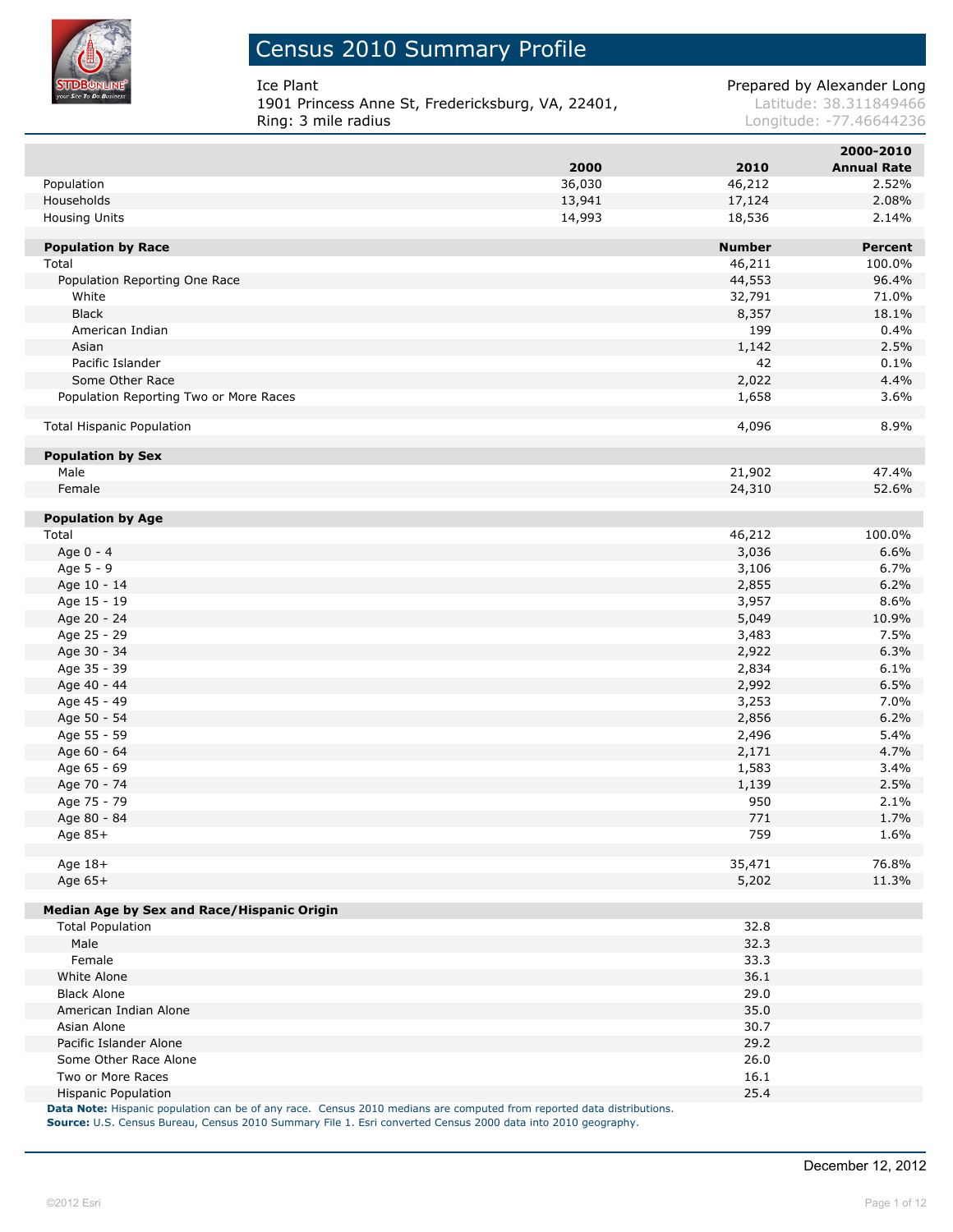

| lce Plant                                         | Prepared by Alexander Long |
|---------------------------------------------------|----------------------------|
| 1901 Princess Anne St, Fredericksburg, VA, 22401, | Latitude: 38.311849466     |
| Rina: 3 mile radius                               | Longitude: -77.46644236    |

| <b>Households by Type</b>                     |        |        |
|-----------------------------------------------|--------|--------|
| Total                                         | 17,125 | 100.0% |
| Households with 1 Person                      | 4,919  | 28.7%  |
| Households with 2+ People                     | 12,206 | 71.3%  |
| Family Households                             | 10,592 | 61.9%  |
| Husband-wife Families                         | 7,575  | 44.2%  |
| With Own Children                             | 3,315  | 19.4%  |
| Other Family (No Spouse Present)              | 3,017  | 17.6%  |
| With Own Children                             | 1,752  | 10.2%  |
| Nonfamily Households                          | 1,614  | 9.4%   |
| All Households with Children                  | 5,647  | 33.0%  |
| Multigenerational Households                  | 672    | 3.9%   |
| Unmarried Partner Households                  | 1,173  | 6.9%   |
| Male-female                                   | 1,048  | 6.1%   |
| Same-sex                                      | 125    | 0.7%   |
| Average Household Size                        | 2.54   |        |
| <b>Family Households by Size</b>              |        |        |
| Total                                         | 10,592 | 100.0% |
| 2 People                                      | 4,281  | 40.4%  |
| 3 People                                      | 2,450  | 23.1%  |
| 4 People                                      | 2,131  | 20.1%  |
| 5 People                                      | 1,059  | 10.0%  |
| 6 People                                      | 389    | 3.7%   |
| 7+ People                                     | 282    | 2.7%   |
| Average Family Size                           | 3.13   |        |
| <b>Nonfamily Households by Size</b>           |        |        |
| Total                                         | 6,533  | 100.0% |
| 1 Person                                      | 4,919  | 75.3%  |
| 2 People                                      | 1,129  | 17.3%  |
| 3 People                                      | 295    | 4.5%   |
| 4 People                                      | 143    | 2.2%   |
| 5 People                                      | 37     | 0.6%   |
| 6 People                                      | 7      | 0.1%   |
| 7+ People                                     | 3      | 0.0%   |
| Average Nonfamily Size                        | 1.37   |        |
| Population by Relationship and Household Type |        |        |
| Total                                         | 46,212 | 100.0% |
| In Households                                 | 43,485 | 94.1%  |
| In Family Households                          | 34,530 | 74.7%  |
| Householder                                   | 10,691 | 23.1%  |
| Spouse                                        | 7,657  | 16.6%  |
| Child                                         | 13,100 | 28.3%  |
| Other relative                                | 1,726  | 3.7%   |
| Nonrelative                                   | 1,357  | 2.9%   |
| In Nonfamily Households                       | 8,954  | 19.4%  |
| In Group Quarters                             | 2,727  | 5.9%   |
| <b>Institutionalized Population</b>           | 219    | 0.5%   |
| Noninstitutionalized Population               | 2,509  | 5.4%   |

**Data Note: Households with children** include any households with people under age 18, related or not. **Multigenerational households** are families with 3 or more parent-child relationships. **Unmarried partner households** are usually classified as nonfamily households unless there is another member of the household related to the householder. Multigenerational and unmarried partner households are reported only to the tract level. Esri estimated block group data, which is used to estimate polygons or non-standard geography. **Average family size** excludes nonrelatives. **Source:** U.S. Census Bureau, Census 2010 Summary File 1.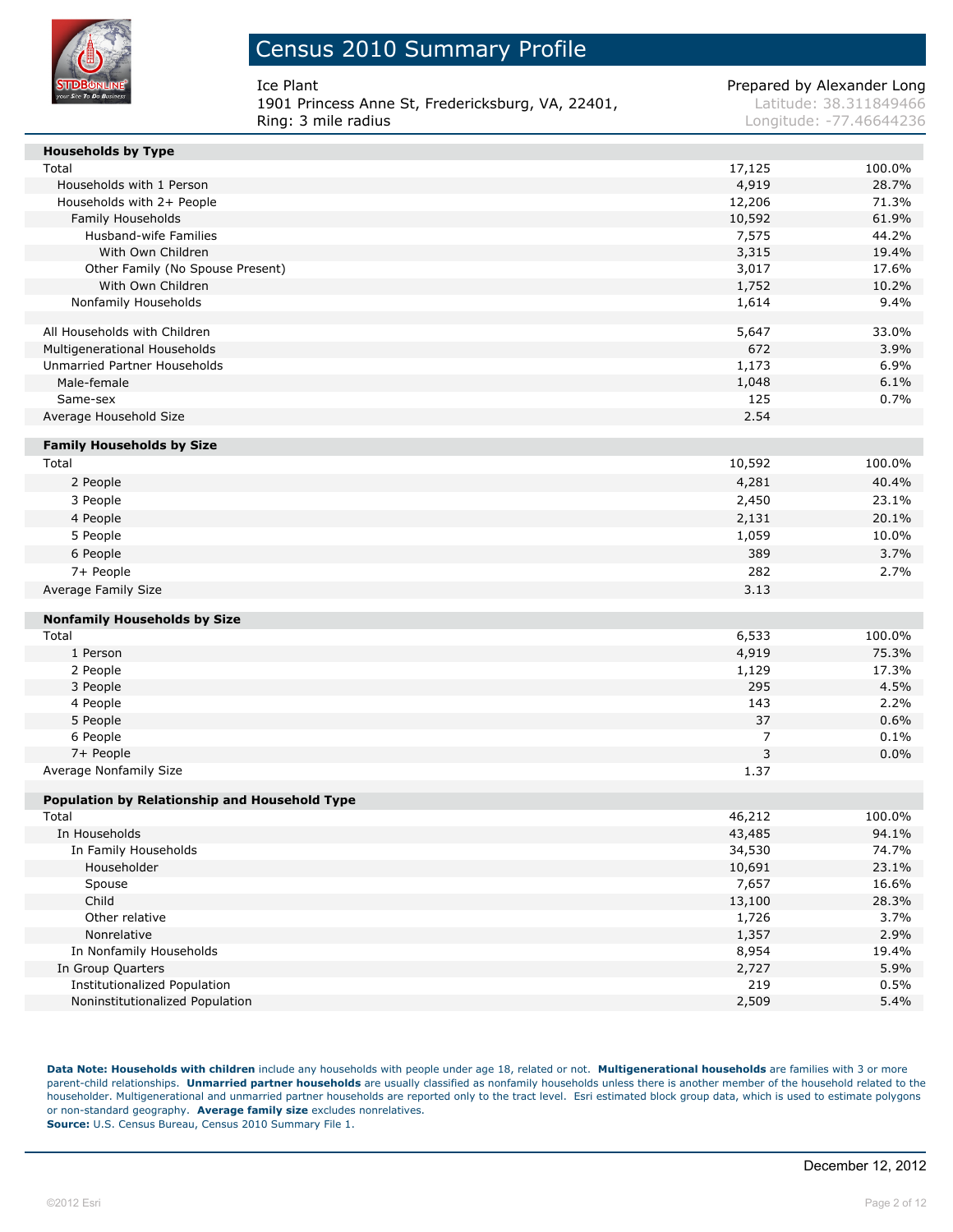

## Census 2010 Summary Profile

| Ice Plant                                         | Prepared by Alexander Long |
|---------------------------------------------------|----------------------------|
| 1901 Princess Anne St, Fredericksburg, VA, 22401, | Latitude: 38.311849466     |
| Ring: 3 mile radius                               | Longitude: -77.46644236    |

| <b>Family Households by Age of Householder</b>          |        |        |
|---------------------------------------------------------|--------|--------|
| Total                                                   | 10,591 | 100.0% |
| Householder Age 15 - 44                                 | 4,674  | 44.1%  |
| Householder Age 45 - 54                                 | 2,484  | 23.5%  |
| Householder Age 55 - 64                                 | 1,776  | 16.8%  |
| Householder Age 65 - 74                                 | 1,004  | 9.5%   |
| Householder Age 75+                                     | 653    | 6.2%   |
| Nonfamily Households by Age of Householder              |        |        |
| Total                                                   | 6,532  | 100.0% |
| Householder Age 15 - 44                                 | 2,794  | 42.8%  |
| Householder Age 45 - 54                                 | 1,076  | 16.5%  |
| Householder Age 55 - 64                                 | 1,023  | 15.7%  |
| Householder Age 65 - 74                                 | 663    | 10.2%  |
| Householder Age 75+                                     | 976    | 14.9%  |
|                                                         |        |        |
| <b>Households by Race of Householder</b>                |        |        |
| Total                                                   | 17,124 | 100.0% |
| Householder is White Alone                              | 12,948 | 75.6%  |
| Householder is Black Alone                              | 2,923  | 17.1%  |
| Householder is American Indian Alone                    | 68     | 0.4%   |
| Householder is Asian Alone                              | 310    | 1.8%   |
| Householder is Pacific Islander Alone                   | 17     | 0.1%   |
| Householder is Some Other Race Alone                    | 487    | 2.8%   |
| Householder is Two or More Races                        | 371    | 2.2%   |
| Households with Hispanic Householder                    | 1,027  | 6.0%   |
| <b>Husband-wife Families by Race of Householder</b>     |        |        |
| Total                                                   | 7,574  | 100.0% |
| Householder is White Alone                              | 6,078  | 80.2%  |
| Householder is Black Alone                              | 924    | 12.2%  |
| Householder is American Indian Alone                    | 39     | 0.5%   |
| Householder is Asian Alone                              | 173    | 2.3%   |
| Householder is Pacific Islander Alone                   | 6      | 0.1%   |
| Householder is Some Other Race Alone                    | 224    | 3.0%   |
| Householder is Two or More Races                        | 130    | 1.7%   |
| Husband-wife Families with Hispanic Householder         | 486    | 6.4%   |
| Other Families (No Spouse) by Race of Householder       |        |        |
| Total                                                   | 3,017  | 100.0% |
| Householder is White Alone                              | 1,682  | 55.8%  |
| Householder is Black Alone                              | 1,024  | 33.9%  |
| Householder is American Indian Alone                    | 10     | 0.3%   |
| Householder is Asian Alone                              | 45     | 1.5%   |
| Householder is Pacific Islander Alone                   | 3      | 0.1%   |
| Householder is Some Other Race Alone                    | 148    | 4.9%   |
| Householder is Two or More Races                        | 105    | 3.5%   |
| Other Families with Hispanic Householder                | 280    | 9.3%   |
|                                                         |        |        |
| Nonfamily Households by Race of Householder             |        |        |
| Total                                                   | 6,532  | 100.0% |
| Householder is White Alone                              | 5,188  | 79.4%  |
| Householder is Black Alone                              | 975    | 14.9%  |
| Householder is American Indian Alone                    | 19     | 0.3%   |
| Householder is Asian Alone                              | 92     | 1.4%   |
| Householder is Pacific Islander Alone                   | 7      | 0.1%   |
| Householder is Some Other Race Alone                    | 115    | 1.8%   |
| Householder is Two or More Races                        | 136    | 2.1%   |
| Nonfamily Households with Hispanic Householder          | 261    | 4.0%   |
| Source: U.S. Census Bureau, Census 2010 Summary File 1. |        |        |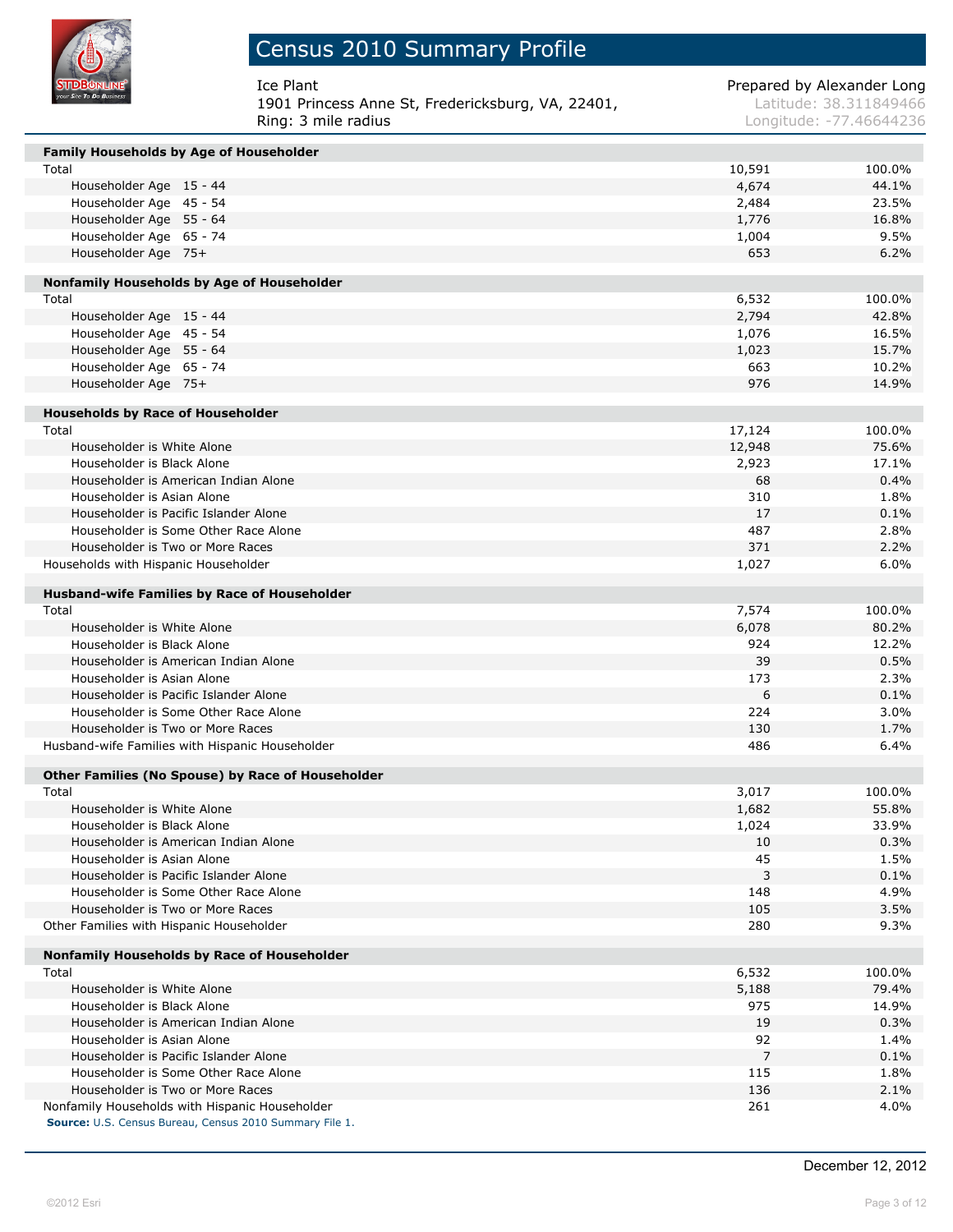

| Ice Plant                                         | Prepared by Alexander Long |
|---------------------------------------------------|----------------------------|
| 1901 Princess Anne St, Fredericksburg, VA, 22401, | Latitude: 38.311849466     |
| Ring: 3 mile radius                               | Longitude: -77.46644236    |

| <b>Total Housing Units by Occupancy</b>                       |        |        |
|---------------------------------------------------------------|--------|--------|
| Total                                                         | 18,512 | 100.0% |
| <b>Occupied Housing Units</b>                                 | 17,124 | 92.5%  |
| Vacant Housing Units                                          |        |        |
| For Rent                                                      | 664    | 3.6%   |
| Rented, not Occupied                                          | 28     | 0.2%   |
| For Sale Only                                                 | 206    | 1.1%   |
| Sold, not Occupied                                            | 58     | 0.3%   |
| For Seasonal/Recreational/Occasional Use                      | 64     | 0.3%   |
| For Migrant Workers                                           | 0      | 0.0%   |
| Other Vacant                                                  | 368    | 2.0%   |
| <b>Total Vacancy Rate</b>                                     | 7.6%   |        |
| <b>Households by Tenure and Mortgage Status</b>               |        |        |
| Total                                                         | 17,124 | 100.0% |
| Owner Occupied                                                | 9,600  | 56.1%  |
| Owned with a Mortgage/Loan                                    | 7,434  | 43.4%  |
| Owned Free and Clear                                          | 2,166  | 12.6%  |
| Average Household Size                                        | 2.63   |        |
| Renter Occupied                                               | 7,524  | 43.9%  |
| Average Household Size                                        | 2.42   |        |
| <b>Owner-occupied Housing Units by Race of Householder</b>    |        |        |
| Total                                                         | 9,600  | 100.0% |
| Householder is White Alone                                    | 8,050  | 83.9%  |
| Householder is Black Alone                                    | 1,097  | 11.4%  |
| Householder is American Indian Alone                          | 36     | 0.4%   |
| Householder is Asian Alone                                    | 163    | 1.7%   |
| Householder is Pacific Islander Alone                         | 6      | 0.1%   |
| Householder is Some Other Race Alone                          | 98     | 1.0%   |
| Householder is Two or More Races                              | 150    | 1.6%   |
| Owner-occupied Housing Units with Hispanic Householder        | 331    | 3.4%   |
| Renter-occupied Housing Units by Race of Householder          |        |        |
| Total                                                         | 7,524  | 100.0% |
| Householder is White Alone                                    | 4,899  | 65.1%  |
| Householder is Black Alone                                    | 1,826  | 24.3%  |
| Householder is American Indian Alone                          | 32     | 0.4%   |
| Householder is Asian Alone                                    | 147    | 2.0%   |
| Householder is Pacific Islander Alone                         | 10     | 0.1%   |
| Householder is Some Other Race Alone                          | 389    | 5.2%   |
| Householder is Two or More Races                              | 221    | 2.9%   |
| Renter-occupied Housing Units with Hispanic Householder       | 696    | 9.3%   |
| Average Household Size by Race/Hispanic Origin of Householder |        |        |
| Householder is White Alone                                    | 2.42   |        |
| Householder is Black Alone                                    | 2.74   |        |
| Householder is American Indian Alone                          | 2.88   |        |
| Householder is Asian Alone                                    | 2.91   |        |
| Householder is Pacific Islander Alone                         | 2.71   |        |
| Householder is Some Other Race Alone                          | 4.07   |        |
| Householder is Two or More Races                              | 2.88   |        |
| Householder is Hispanic                                       | 3.63   |        |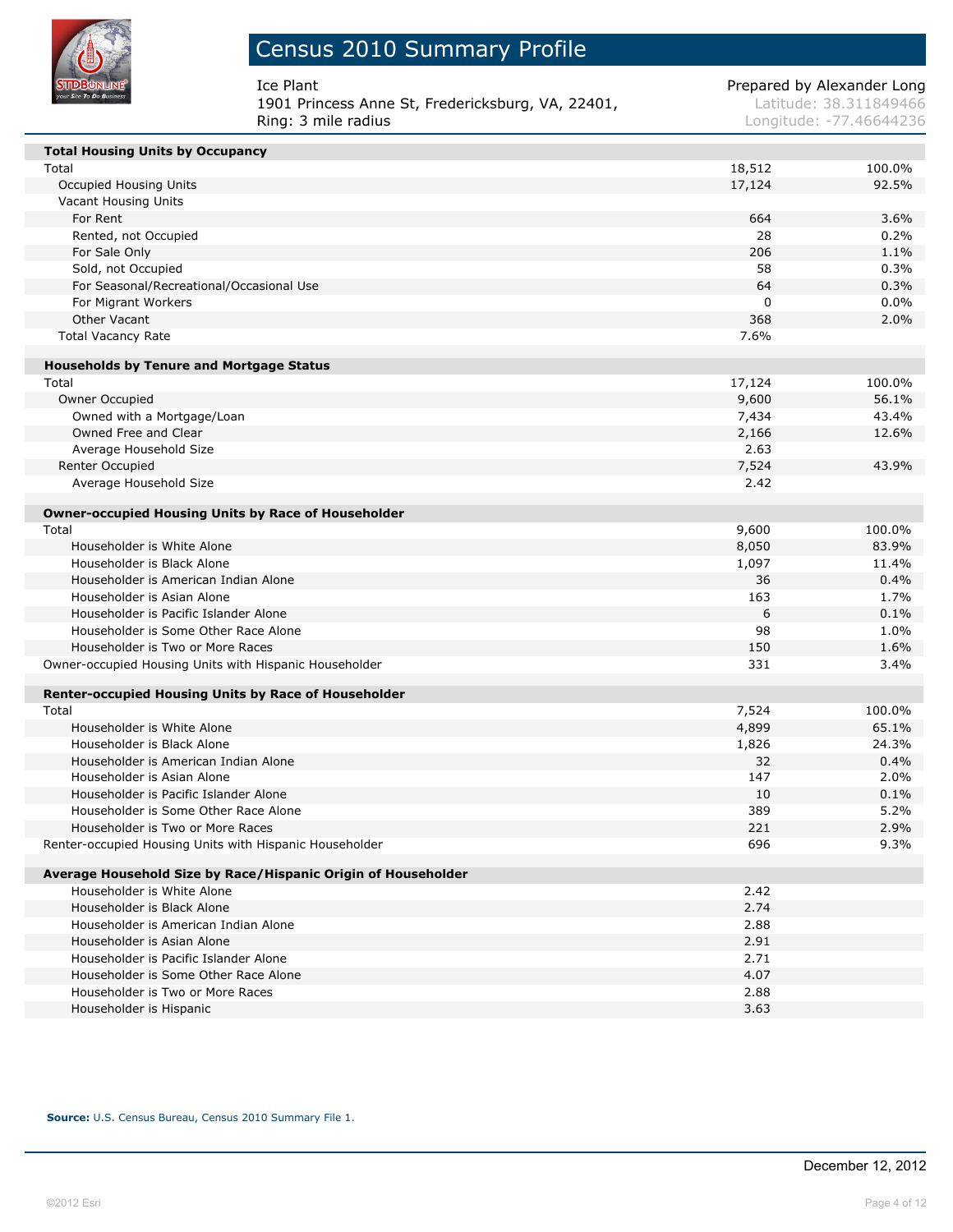

### Census 2010 Summary Profile

**1901 Princess Anne St, Fredericksburg, VA, 22401, Latitude: 38.311849466**<br>Ring: 5 mile radius **Ring: 5 mile radius** 

Ice Plant **Prepared by Alexander Long** 

Longitude: -77.46644236

|                                            |        |               | 2000-2010          |
|--------------------------------------------|--------|---------------|--------------------|
|                                            | 2000   | 2010          | <b>Annual Rate</b> |
| Population                                 | 62,948 | 83,397        | 2.85%              |
| Households                                 | 23,735 | 30,452        | 2.52%              |
| <b>Housing Units</b>                       | 25,352 | 32,670        | 2.57%              |
|                                            |        |               |                    |
| <b>Population by Race</b>                  |        | <b>Number</b> | <b>Percent</b>     |
| Total                                      |        | 83,396        | 100.0%             |
| Population Reporting One Race              |        | 80,270        | 96.3%              |
| White                                      |        | 59,717        | 71.6%              |
| <b>Black</b>                               |        | 14,547        | 17.4%              |
| American Indian                            |        | 346           | 0.4%               |
| Asian                                      |        | 2,148         | 2.6%               |
| Pacific Islander                           |        | 95            | 0.1%               |
| Some Other Race                            |        | 3,417         | 4.1%               |
| Population Reporting Two or More Races     |        | 3,126         | 3.7%               |
|                                            |        |               |                    |
| <b>Total Hispanic Population</b>           |        | 7,430         | 8.9%               |
| <b>Population by Sex</b>                   |        |               |                    |
| Male                                       |        | 39,832        | 47.8%              |
| Female                                     |        | 43,565        | 52.2%              |
|                                            |        |               |                    |
| <b>Population by Age</b>                   |        |               |                    |
| Total                                      |        | 83,398        | 100.0%             |
| Age 0 - 4                                  |        | 5,620         | 6.7%               |
| Age 5 - 9                                  |        | 5,966         | 7.2%               |
| Age 10 - 14                                |        | 5,770         | 6.9%               |
| Age 15 - 19                                |        | 6,798         | 8.2%               |
| Age 20 - 24                                |        | 7,288         | 8.7%               |
| Age 25 - 29                                |        | 5,792         | 6.9%               |
| Age 30 - 34                                |        | 5,178         | 6.2%               |
| Age 35 - 39                                |        | 5,316         | 6.4%               |
| Age 40 - 44                                |        | 5,806         | 7.0%               |
| Age 45 - 49                                |        | 6,247         | 7.5%               |
| Age 50 - 54                                |        | 5,390         | 6.5%               |
| Age 55 - 59                                |        | 4,543         | 5.4%               |
|                                            |        |               |                    |
| Age 60 - 64                                |        | 4,012         | 4.8%               |
| Age 65 - 69                                |        | 2,903         | 3.5%               |
| Age 70 - 74                                |        | 2,147         | 2.6%               |
| Age 75 - 79                                |        | 1,755         | 2.1%               |
| Age 80 - 84                                |        | 1,397         | 1.7%               |
| Age 85+                                    |        | 1,470         | 1.8%               |
| Age 18+                                    |        | 62,447        | 74.9%              |
| Age 65+                                    |        | 9,672         | 11.6%              |
|                                            |        |               |                    |
| Median Age by Sex and Race/Hispanic Origin |        |               |                    |
| <b>Total Population</b>                    |        | 34.3          |                    |
| Male                                       |        | 33.3          |                    |
| Female                                     |        | 35.3          |                    |
| White Alone                                |        | 37.6          |                    |
| <b>Black Alone</b>                         |        | 30.1          |                    |
| American Indian Alone                      |        | 35.2          |                    |
| Asian Alone                                |        | 33.1          |                    |
| Pacific Islander Alone                     |        | 29.2          |                    |
| Some Other Race Alone                      |        | 26.1          |                    |
| Two or More Races                          |        | 15.3          |                    |
| <b>Hispanic Population</b>                 |        | 25.3          |                    |

**Data Note:** Hispanic population can be of any race. Census 2010 medians are computed from reported data distributions. **Source:** U.S. Census Bureau, Census 2010 Summary File 1. Esri converted Census 2000 data into 2010 geography.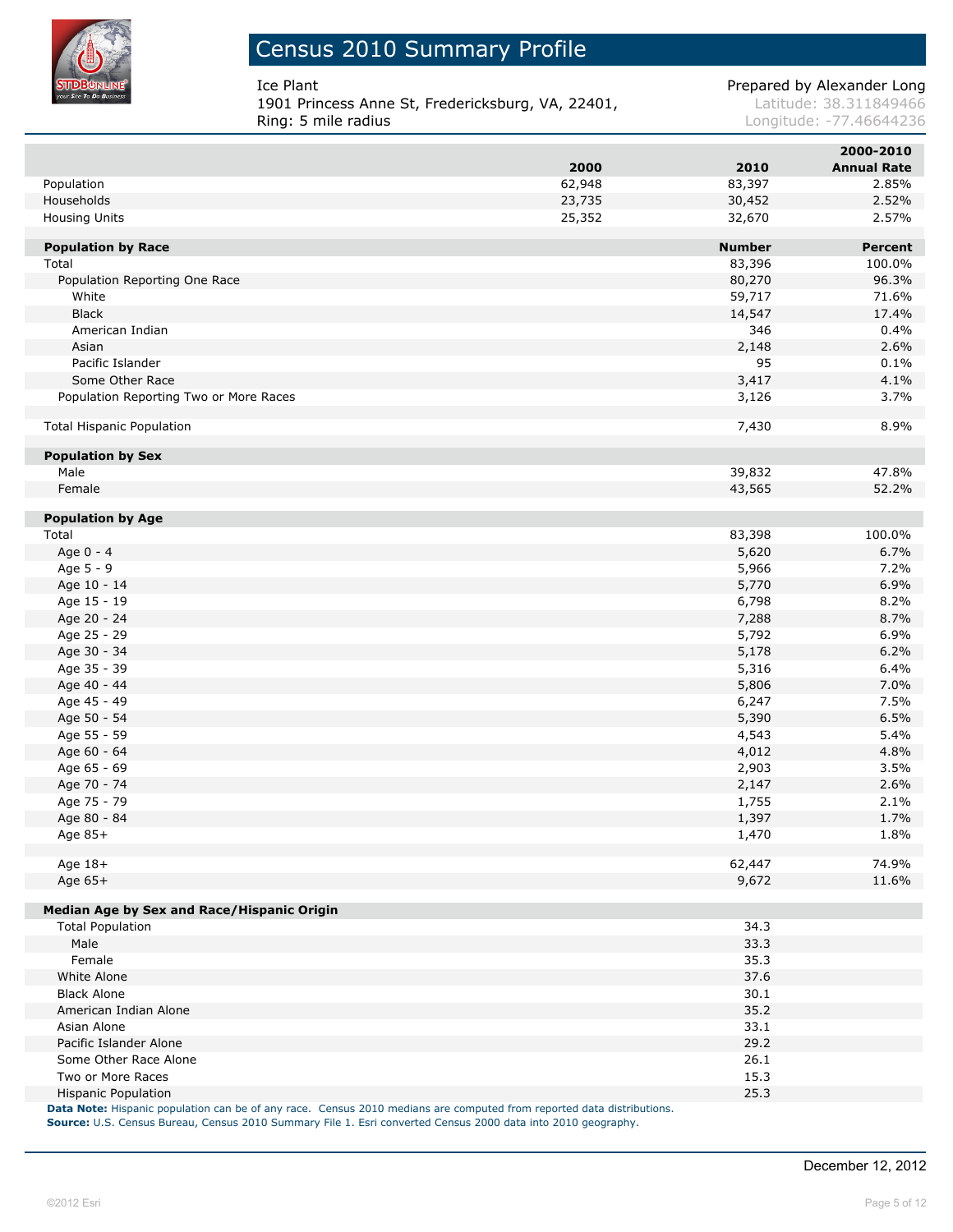

Ice Plant **Prepared by Alexander Long** 1901 Princess Anne St, Fredericksburg, VA, 22401, Latitude: 38.311849466 Ring: 5 mile radius and the contract of the contract of the contract of the contract of the contract of the contract of the contract of the contract of the contract of the contract of the contract of the contract of the co

| <b>Households by Type</b>                            |           |              |
|------------------------------------------------------|-----------|--------------|
| Total                                                | 30,452    | 100.0%       |
| Households with 1 Person                             | 7,779     | 25.5%        |
| Households with 2+ People                            | 22,673    | 74.5%        |
| Family Households                                    | 20,362    | 66.9%        |
| Husband-wife Families                                | 15,052    | 49.4%        |
| With Own Children                                    | 6,807     | 22.4%        |
| Other Family (No Spouse Present)                     | 5,310     | 17.4%        |
| With Own Children                                    | 3,076     | 10.1%        |
| Nonfamily Households                                 | 2,311     | 7.6%         |
| All Households with Children                         | 11,025    | 36.2%        |
| Multigenerational Households                         | 1,402     | 4.6%         |
| Unmarried Partner Households                         | 1,969     | 6.5%         |
| Male-female                                          | 1,768     | 5.8%         |
| Same-sex                                             | 201       | 0.7%         |
| Average Household Size                               | 2.64      |              |
| <b>Family Households by Size</b>                     |           |              |
| Total                                                | 20,362    | 100.0%       |
| 2 People                                             | 7,836     | 38.5%        |
| 3 People                                             | 4,736     | 23.3%        |
| 4 People                                             | 4,233     | 20.8%        |
| 5 People                                             | 2,132     | 10.5%        |
| 6 People                                             | 825       | 4.1%         |
| 7+ People                                            | 600       | 2.9%         |
| Average Family Size                                  | 3.16      |              |
|                                                      |           |              |
| <b>Nonfamily Households by Size</b>                  |           |              |
| Total                                                | 10,089    | 100.0%       |
| 1 Person                                             | 7,779     | 77.1%        |
| 2 People                                             | 1,668     | 16.5%        |
| 3 People                                             | 392       | 3.9%         |
| 4 People                                             | 181<br>51 | 1.8%         |
| 5 People                                             | 10        | 0.5%<br>0.1% |
| 6 People<br>7+ People                                | 8         | 0.1%         |
| Average Nonfamily Size                               | 1.33      |              |
|                                                      |           |              |
| <b>Population by Relationship and Household Type</b> |           |              |
| Total                                                | 83,397    | 100.0%       |
| In Households                                        | 80,250    | 96.2%        |
| In Family Households                                 | 66,874    | 80.2%        |
| Householder                                          | 20,288    | 24.3%        |
| Spouse                                               | 14,992    | 18.0%        |
| Child                                                | 25,853    | 31.0%        |
| Other relative                                       | 3,296     | 4.0%         |
| Nonrelative                                          | 2,444     | 2.9%         |
| In Nonfamily Households                              | 13,376    | 16.0%        |
| In Group Quarters                                    | 3,147     | 3.8%         |
| <b>Institutionalized Population</b>                  | 600       | 0.7%         |
| Noninstitutionalized Population                      | 2,547     | 3.1%         |

**Data Note: Households with children** include any households with people under age 18, related or not. **Multigenerational households** are families with 3 or more parent-child relationships. **Unmarried partner households** are usually classified as nonfamily households unless there is another member of the household related to the householder. Multigenerational and unmarried partner households are reported only to the tract level. Esri estimated block group data, which is used to estimate polygons or non-standard geography. **Average family size** excludes nonrelatives. **Source:** U.S. Census Bureau, Census 2010 Summary File 1.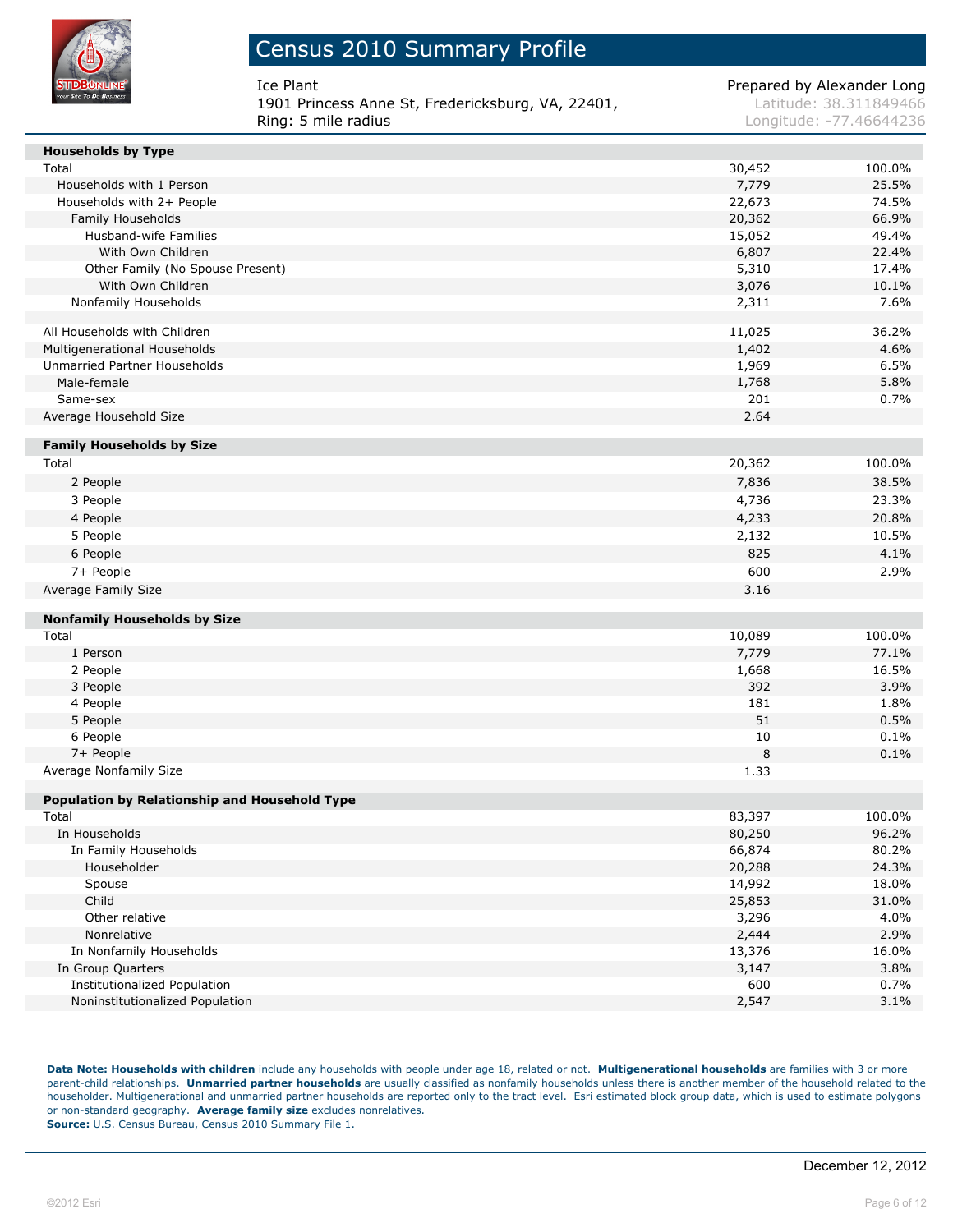

| Ice Plant                                         | Prepared by Alexander Long |
|---------------------------------------------------|----------------------------|
| 1901 Princess Anne St, Fredericksburg, VA, 22401, | Latitude: 38.311849466     |
| Ring: 5 mile radius                               | Longitude: -77.46644236    |

| Family Households by Age of Householder             |        |        |
|-----------------------------------------------------|--------|--------|
| Total                                               | 20,362 | 100.0% |
| Householder Age 15 - 44                             | 8,786  | 43.1%  |
| Householder Age 45 - 54                             | 5,025  | 24.7%  |
| Householder Age 55 - 64                             | 3,390  | 16.6%  |
| Householder Age 65 - 74                             | 1,928  | 9.5%   |
| Householder Age 75+                                 | 1,233  | 6.1%   |
|                                                     |        |        |
| Nonfamily Households by Age of Householder          | 10,089 | 100.0% |
| Total                                               |        |        |
| Householder Age 15 - 44                             | 3,925  | 38.9%  |
| Householder Age 45 - 54                             | 1,625  | 16.1%  |
| Householder Age 55 - 64                             | 1,618  | 16.0%  |
| Householder Age 65 - 74                             | 1,166  | 11.6%  |
| Householder Age 75+                                 | 1,755  | 17.4%  |
| <b>Households by Race of Householder</b>            |        |        |
| Total                                               | 30,452 | 100.0% |
| Householder is White Alone                          | 23,265 | 76.4%  |
| Householder is Black Alone                          | 5,017  | 16.5%  |
| Householder is American Indian Alone                | 122    | 0.4%   |
| Householder is Asian Alone                          | 586    | 1.9%   |
| Householder is Pacific Islander Alone               | 32     | 0.1%   |
| Householder is Some Other Race Alone                | 806    | 2.6%   |
| Householder is Two or More Races                    | 624    | 2.0%   |
| Households with Hispanic Householder                | 1,833  | 6.0%   |
|                                                     |        |        |
| <b>Husband-wife Families by Race of Householder</b> |        |        |
| Total                                               | 15,053 | 100.0% |
| Householder is White Alone                          | 12,022 | 79.9%  |
| Householder is Black Alone                          | 1,917  | 12.7%  |
| Householder is American Indian Alone                | 68     | 0.5%   |
| Householder is Asian Alone                          | 356    | 2.4%   |
| Householder is Pacific Islander Alone               | 19     | 0.1%   |
| Householder is Some Other Race Alone                | 415    | 2.8%   |
| Householder is Two or More Races                    | 256    | 1.7%   |
| Husband-wife Families with Hispanic Householder     | 976    | 6.5%   |
| Other Families (No Spouse) by Race of Householder   |        |        |
| Total                                               | 5,310  | 100.0% |
| Householder is White Alone                          | 3,166  | 59.6%  |
| Householder is Black Alone                          | 1,627  | 30.6%  |
| Householder is American Indian Alone                | 21     | 0.4%   |
| Householder is Asian Alone                          | 92     | 1.7%   |
| Householder is Pacific Islander Alone               | 4      | 0.1%   |
| Householder is Some Other Race Alone                | 232    | 4.4%   |
| Householder is Two or More Races                    | 168    | 3.2%   |
| Other Families with Hispanic Householder            | 474    | 8.9%   |
|                                                     |        |        |
| Nonfamily Households by Race of Householder         |        |        |
| Total                                               | 10,091 | 100.0% |
| Householder is White Alone                          | 8,078  | 80.1%  |
| Householder is Black Alone                          | 1,473  | 14.6%  |
| Householder is American Indian Alone                | 34     | 0.3%   |
| Householder is Asian Alone                          | 138    | 1.4%   |
| Householder is Pacific Islander Alone               | 9      | 0.1%   |
| Householder is Some Other Race Alone                | 159    | 1.6%   |
| Householder is Two or More Races                    | 200    | 2.0%   |
| Nonfamily Households with Hispanic Householder      | 383    | 3.8%   |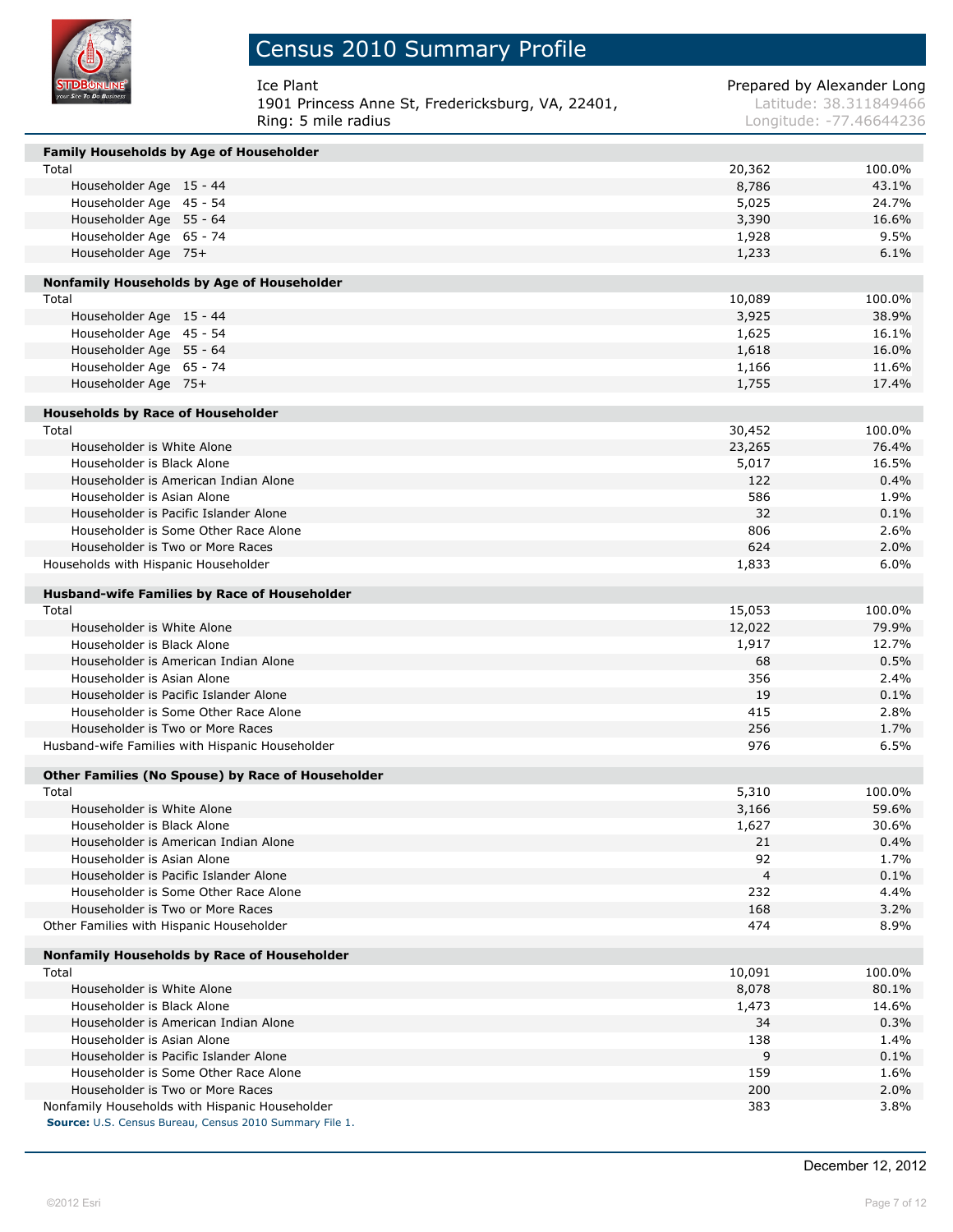

## Census 2010 Summary Profile

| Ice Plant                                         | Prepared by Alexander Long |
|---------------------------------------------------|----------------------------|
| 1901 Princess Anne St, Fredericksburg, VA, 22401, | Latitude: 38.311849466     |
| Rina: 5 mile radius                               | Longitude: -77.46644236    |

Latitude: 38.311849466 Longitude: -77.46644236

| <b>Total Housing Units by Occupancy</b>                       |        |         |
|---------------------------------------------------------------|--------|---------|
| Total                                                         | 32,646 | 100.0%  |
| Occupied Housing Units                                        | 30,452 | 93.3%   |
| Vacant Housing Units                                          |        |         |
| For Rent                                                      | 1,018  | 3.1%    |
| Rented, not Occupied                                          | 43     | 0.1%    |
| For Sale Only                                                 | 374    | 1.1%    |
| Sold, not Occupied                                            | 89     | 0.3%    |
| For Seasonal/Recreational/Occasional Use                      | 107    | 0.3%    |
| For Migrant Workers                                           | 1      | $0.0\%$ |
| Other Vacant                                                  | 562    | 1.7%    |
| <b>Total Vacancy Rate</b>                                     | 6.8%   |         |
| <b>Households by Tenure and Mortgage Status</b>               |        |         |
| Total                                                         | 30,452 | 100.0%  |
| Owner Occupied                                                | 18,911 | 62.1%   |
| Owned with a Mortgage/Loan                                    | 15,036 | 49.4%   |
| Owned Free and Clear                                          | 3,875  | 12.7%   |
| Average Household Size                                        | 2.72   |         |
| Renter Occupied                                               | 11,541 | 37.9%   |
| Average Household Size                                        | 2.49   |         |
|                                                               |        |         |
| <b>Owner-occupied Housing Units by Race of Householder</b>    |        |         |
| Total                                                         | 18,913 | 100.0%  |
| Householder is White Alone                                    | 15,680 | 82.9%   |
| Householder is Black Alone                                    | 2,255  | 11.9%   |
| Householder is American Indian Alone                          | 66     | 0.3%    |
| Householder is Asian Alone                                    | 358    | 1.9%    |
| Householder is Pacific Islander Alone                         | 21     | 0.1%    |
| Householder is Some Other Race Alone                          | 238    | 1.3%    |
| Householder is Two or More Races                              | 295    | 1.6%    |
| Owner-occupied Housing Units with Hispanic Householder        | 774    | 4.1%    |
| <b>Renter-occupied Housing Units by Race of Householder</b>   |        |         |
| Total                                                         | 11,540 | 100.0%  |
| Householder is White Alone                                    | 7,585  | 65.7%   |
| Householder is Black Alone                                    | 2,762  | 23.9%   |
| Householder is American Indian Alone                          | 57     | 0.5%    |
| Householder is Asian Alone                                    | 228    | 2.0%    |
| Householder is Pacific Islander Alone                         | 11     | 0.1%    |
| Householder is Some Other Race Alone                          | 568    | 4.9%    |
| Householder is Two or More Races                              | 329    | 2.9%    |
| Renter-occupied Housing Units with Hispanic Householder       | 1,059  | 9.2%    |
| Average Household Size by Race/Hispanic Origin of Householder |        |         |
| Householder is White Alone                                    | 2.52   |         |
| Householder is Black Alone                                    | 2.84   |         |
| Householder is American Indian Alone                          | 2.75   |         |
| Householder is Asian Alone                                    | 3.06   |         |
| Householder is Pacific Islander Alone                         | 2.97   |         |
| Householder is Some Other Race Alone                          | 4.16   |         |
| Householder is Two or More Races                              | 3.03   |         |
| Householder is Hispanic                                       | 3.74   |         |

**Source:** U.S. Census Bureau, Census 2010 Summary File 1.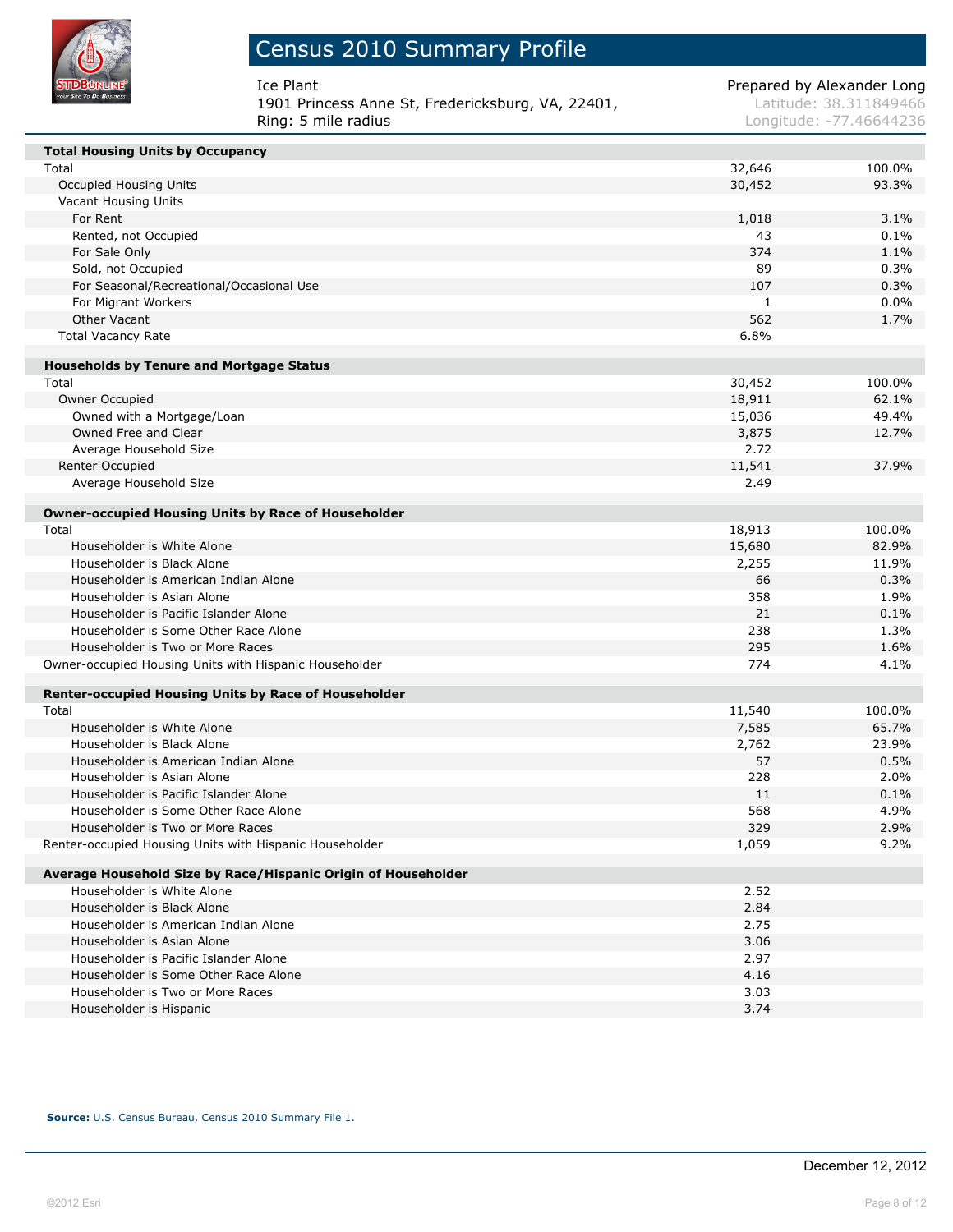

I

I

### Census 2010 Summary Profile

**1901 Princess Anne St, Fredericksburg, VA, 22401, Latitude: 38.311849466**<br>Ring: 10 mile radius<br>Longitude: -77.46644236

Ice Plant **Prepared by Alexander Long** 

Longitude: -77.46644236

|                                            |         |                  | 2000-2010          |
|--------------------------------------------|---------|------------------|--------------------|
|                                            | 2000    | 2010             | <b>Annual Rate</b> |
| Population                                 | 133,941 | 191,148          | 3.62%              |
| Households                                 | 47,698  | 65,920           | 3.29%              |
| Housing Units                              | 50,405  | 70,157           | 3.36%              |
|                                            |         |                  |                    |
| <b>Population by Race</b>                  |         | <b>Number</b>    | <b>Percent</b>     |
| Total                                      |         | 191,148          | 100.0%             |
| Population Reporting One Race              |         | 184,083          | 96.3%              |
| White                                      |         | 137,532          | 72.0%              |
| <b>Black</b>                               |         | 33,679           | 17.6%              |
| American Indian                            |         | 742              | 0.4%               |
| Asian                                      |         | 5,142            | 2.7%               |
| Pacific Islander                           |         | 198              | 0.1%               |
| Some Other Race                            |         | 6,790            | 3.6%               |
| Population Reporting Two or More Races     |         | 7,065            | 3.7%               |
| <b>Total Hispanic Population</b>           |         | 16,097           | 8.4%               |
|                                            |         |                  |                    |
| <b>Population by Sex</b><br>Male           |         | 93,015           | 48.7%              |
|                                            |         | 98,133           | 51.3%              |
| Female                                     |         |                  |                    |
| <b>Population by Age</b>                   |         |                  |                    |
| Total                                      |         | 191,148          | 100.0%             |
| Age 0 - 4                                  |         | 12,949           | 6.8%               |
| Age 5 - 9                                  |         | 14,434           | 7.6%               |
| Age 10 - 14                                |         | 15,107           | 7.9%               |
| Age 15 - 19                                |         | 15,914           | 8.3%               |
| Age 20 - 24                                |         | 13,415           | 7.0%               |
| Age 25 - 29                                |         | 12,340           | 6.5%               |
| Age 30 - 34                                |         | 11,853           | 6.2%               |
| Age 35 - 39                                |         |                  |                    |
| Age 40 - 44                                |         | 13,095<br>15,192 | 6.9%<br>7.9%       |
| Age 45 - 49                                |         | 16,145           | 8.4%               |
|                                            |         |                  | 7.1%               |
| Age 50 - 54                                |         | 13,564           |                    |
| Age 55 - 59                                |         | 10,470           | 5.5%               |
| Age 60 - 64                                |         | 8,718            | 4.6%               |
| Age 65 - 69                                |         | 5,999            | 3.1%               |
| Age 70 - 74                                |         | 4,229            | 2.2%               |
| Age 75 - 79                                |         | 3,194            | 1.7%               |
| Age 80 - 84                                |         | 2,348            | 1.2%               |
| Age 85+                                    |         | 2,182            | 1.1%               |
| Age 18+                                    |         | 138,899          | 72.7%              |
| Age 65+                                    |         | 17,952           | 9.4%               |
|                                            |         |                  |                    |
| Median Age by Sex and Race/Hispanic Origin |         |                  |                    |
| <b>Total Population</b>                    |         | 34.8             |                    |
| Male                                       |         | 33.8             |                    |
| Female                                     |         | 35.7             |                    |
| White Alone                                |         | 37.1             |                    |
| <b>Black Alone</b>                         |         | 32.2             |                    |
| American Indian Alone                      |         | 36.1             |                    |
| Asian Alone                                |         | 35.7             |                    |
| Pacific Islander Alone                     |         | 33.9             |                    |
| Some Other Race Alone                      |         | 26.1             |                    |
| Two or More Races                          |         | 15.6             |                    |
| <b>Hispanic Population</b>                 |         | 25.5             |                    |
|                                            |         |                  |                    |

**Data Note:** Hispanic population can be of any race. Census 2010 medians are computed from reported data distributions. **Source:** U.S. Census Bureau, Census 2010 Summary File 1. Esri converted Census 2000 data into 2010 geography.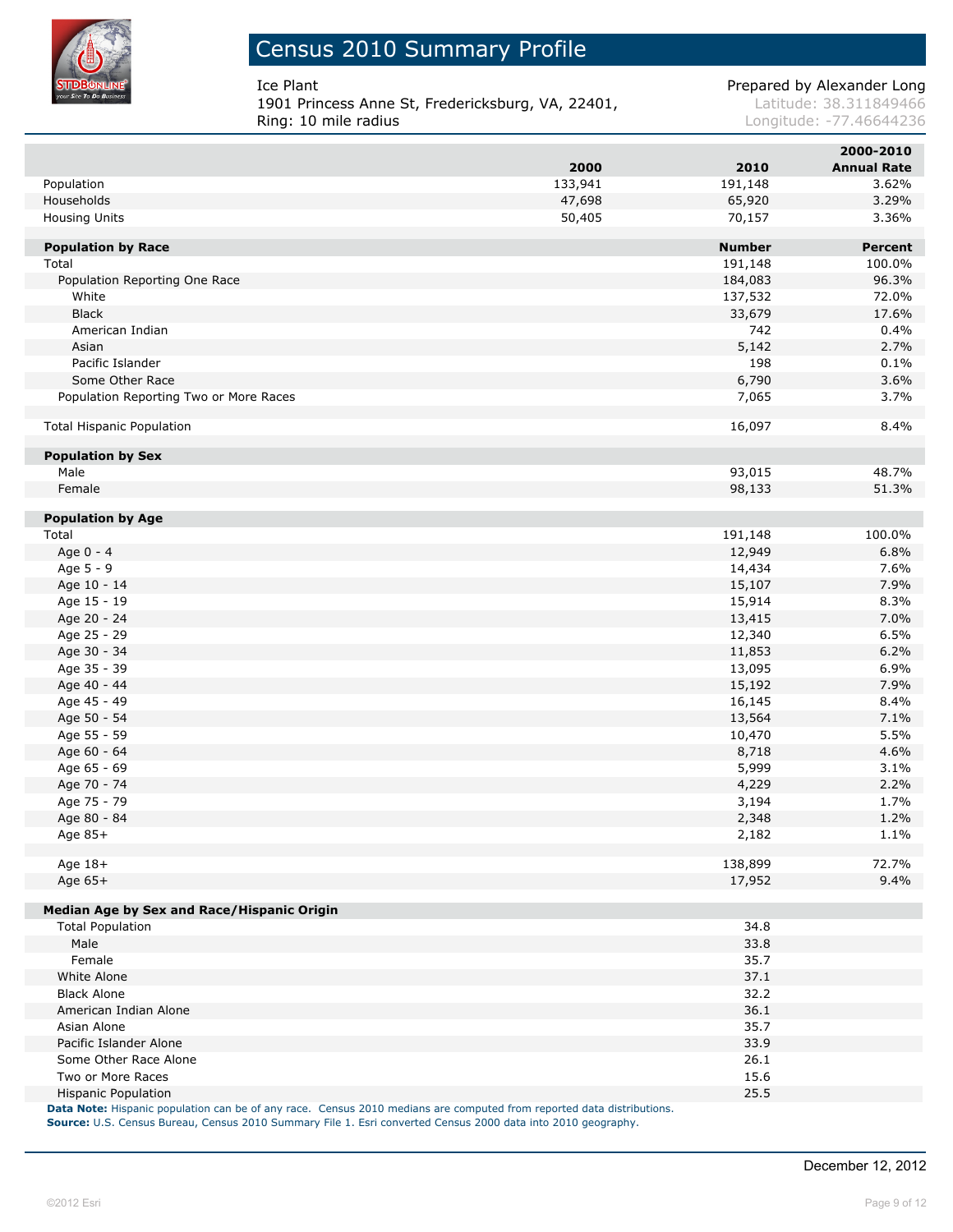

Ice Plant **Prepared by Alexander Long** 1901 Princess Anne St, Fredericksburg, VA, 22401, Latitude: 38.311849466 Ring: 10 mile radius **Longitude: 177.46644236** 

| <b>Households by Type</b>                     |         |        |
|-----------------------------------------------|---------|--------|
| Total                                         | 65,920  | 100.0% |
| Households with 1 Person                      | 13,469  | 20.4%  |
| Households with 2+ People                     | 52,451  | 79.6%  |
| Family Households                             | 48,419  | 73.5%  |
| Husband-wife Families                         | 37,421  | 56.8%  |
| With Own Children                             | 18,186  | 27.6%  |
| Other Family (No Spouse Present)              | 10,998  | 16.7%  |
| With Own Children                             | 6,391   | 9.7%   |
| Nonfamily Households                          | 4,032   | 6.1%   |
| All Households with Children                  | 27,240  | 41.3%  |
| Multigenerational Households                  | 3,433   | 5.2%   |
| Unmarried Partner Households                  | 3,921   | 5.9%   |
| Male-female                                   | 3,505   | 5.3%   |
| Same-sex                                      | 416     | 0.6%   |
| Average Household Size                        | 2.83    |        |
| <b>Family Households by Size</b>              |         |        |
| Total                                         | 48,419  | 100.0% |
| 2 People                                      | 17,286  | 35.7%  |
| 3 People                                      | 11,238  | 23.2%  |
| 4 People                                      | 10,757  | 22.2%  |
| 5 People                                      | 5,472   | 11.3%  |
| 6 People                                      | 2,207   | 4.6%   |
| 7+ People                                     | 1,459   | 3.0%   |
| Average Family Size                           | 3.27    |        |
| <b>Nonfamily Households by Size</b>           |         |        |
| Total                                         | 17,501  | 100.0% |
| 1 Person                                      | 13,469  | 77.0%  |
| 2 People                                      | 3,044   | 17.4%  |
| 3 People                                      | 604     | 3.5%   |
| 4 People                                      | 264     | 1.5%   |
| 5 People                                      | 83      | 0.5%   |
| 6 People                                      | 19      | 0.1%   |
| 7+ People                                     | 18      | 0.1%   |
| Average Nonfamily Size                        | 1.32    |        |
| Population by Relationship and Household Type |         |        |
| Total                                         | 191,148 | 100.0% |
| In Households                                 | 186,505 | 97.6%  |
| In Family Households                          | 163,363 | 85.5%  |
| Householder                                   | 48,419  | 25.3%  |
| Spouse                                        | 37,421  | 19.6%  |
| Child                                         | 64,831  | 33.9%  |
| Other relative                                | 7,561   | 4.0%   |
| Nonrelative                                   | 5,131   | 2.7%   |
| In Nonfamily Households                       | 23,142  | 12.1%  |
| In Group Quarters                             | 4,643   | 2.4%   |
| <b>Institutionalized Population</b>           | 2,061   | 1.1%   |
| Noninstitutionalized Population               | 2,582   | 1.4%   |

**Data Note: Households with children** include any households with people under age 18, related or not. **Multigenerational households** are families with 3 or more parent-child relationships. **Unmarried partner households** are usually classified as nonfamily households unless there is another member of the household related to the householder. Multigenerational and unmarried partner households are reported only to the tract level. Esri estimated block group data, which is used to estimate polygons or non-standard geography. **Average family size** excludes nonrelatives. **Source:** U.S. Census Bureau, Census 2010 Summary File 1.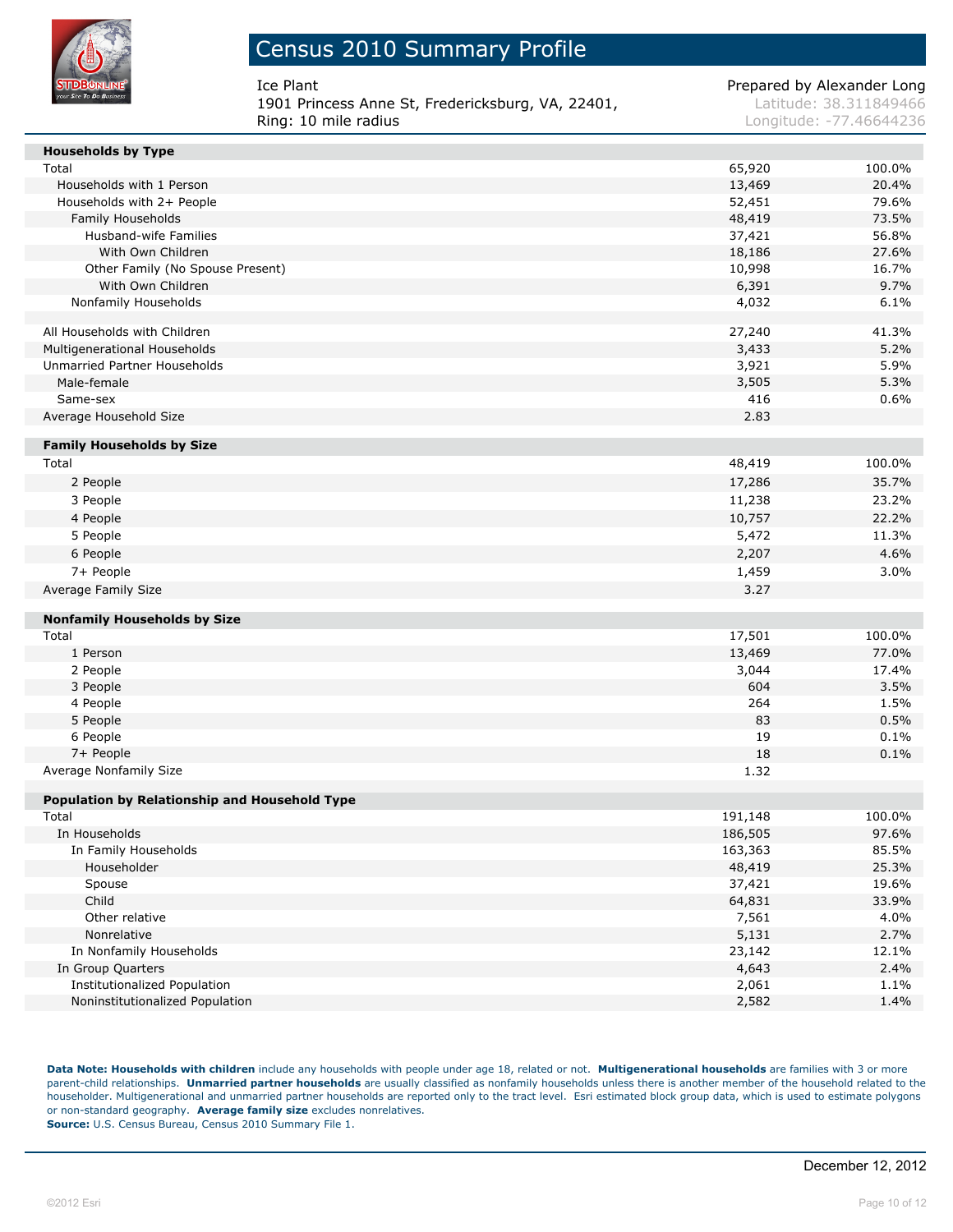

# Census 2010 Summary Profile

| Ice Plant                                         | Prepared by Alexander Long |
|---------------------------------------------------|----------------------------|
| 1901 Princess Anne St, Fredericksburg, VA, 22401, | Latitude: 38.311849466     |
| Ring: 10 mile radius                              | Longitude: -77.46644236    |

| Family Households by Age of Householder             |        |        |
|-----------------------------------------------------|--------|--------|
| Total                                               | 48,419 | 100.0% |
| Householder Age 15 - 44                             | 20,901 | 43.2%  |
| Householder Age 45 - 54                             | 13,273 | 27.4%  |
| Householder Age 55 - 64                             | 7,960  | 16.4%  |
| Householder Age 65 - 74                             | 4,044  | 8.4%   |
| Householder Age 75+                                 | 2,241  | 4.6%   |
|                                                     |        |        |
| Nonfamily Households by Age of Householder          |        |        |
| Total                                               | 17,501 | 100.0% |
| Householder Age 15 - 44                             | 6,536  | 37.3%  |
| Householder Age 45 - 54                             | 3,216  | 18.4%  |
| Householder Age 55 - 64                             | 3,047  | 17.4%  |
| Householder Age 65 - 74                             | 2,067  | 11.8%  |
| Householder Age 75+                                 | 2,635  | 15.1%  |
| <b>Households by Race of Householder</b>            |        |        |
| Total                                               | 65,920 | 100.0% |
| Householder is White Alone                          | 50,209 | 76.2%  |
| Householder is Black Alone                          | 11,178 | 17.0%  |
| Householder is American Indian Alone                | 268    | 0.4%   |
| Householder is Asian Alone                          | 1,375  | 2.1%   |
| Householder is Pacific Islander Alone               | 64     | 0.1%   |
| Householder is Some Other Race Alone                | 1,534  | 2.3%   |
| Householder is Two or More Races                    | 1,292  | 2.0%   |
| Households with Hispanic Householder                | 3,797  | 5.8%   |
|                                                     |        |        |
| <b>Husband-wife Families by Race of Householder</b> |        |        |
| Total                                               | 37,421 | 100.0% |
| Householder is White Alone                          | 29,561 | 79.0%  |
| Householder is Black Alone                          | 5,216  | 13.9%  |
| Householder is American Indian Alone                | 149    | 0.4%   |
| Householder is Asian Alone                          | 929    | 2.5%   |
| Householder is Pacific Islander Alone               | 45     | 0.1%   |
| Householder is Some Other Race Alone                | 903    | 2.4%   |
| Householder is Two or More Races                    | 618    | 1.7%   |
| Husband-wife Families with Hispanic Householder     | 2,268  | 6.1%   |
| Other Families (No Spouse) by Race of Householder   |        |        |
| Total                                               | 10,998 | 100.0% |
| Householder is White Alone                          | 6,800  | 61.8%  |
| Householder is Black Alone                          | 3,225  | 29.3%  |
| Householder is American Indian Alone                | 50     | 0.5%   |
| Householder is Asian Alone                          | 195    | 1.8%   |
| Householder is Pacific Islander Alone               | 6      | 0.1%   |
| Householder is Some Other Race Alone                | 386    | 3.5%   |
| Householder is Two or More Races                    | 336    | 3.1%   |
| Other Families with Hispanic Householder            | 886    | 8.1%   |
|                                                     |        |        |
| Nonfamily Households by Race of Householder         |        |        |
| Total                                               | 17,501 | 100.0% |
| Householder is White Alone                          | 13,848 | 79.1%  |
| Householder is Black Alone                          | 2,737  | 15.6%  |
| Householder is American Indian Alone                | 69     | 0.4%   |
| Householder is Asian Alone                          | 251    | 1.4%   |
| Householder is Pacific Islander Alone               | 13     | 0.1%   |
| Householder is Some Other Race Alone                | 245    | 1.4%   |
| Householder is Two or More Races                    | 338    | 1.9%   |
| Nonfamily Households with Hispanic Householder      | 643    | 3.7%   |